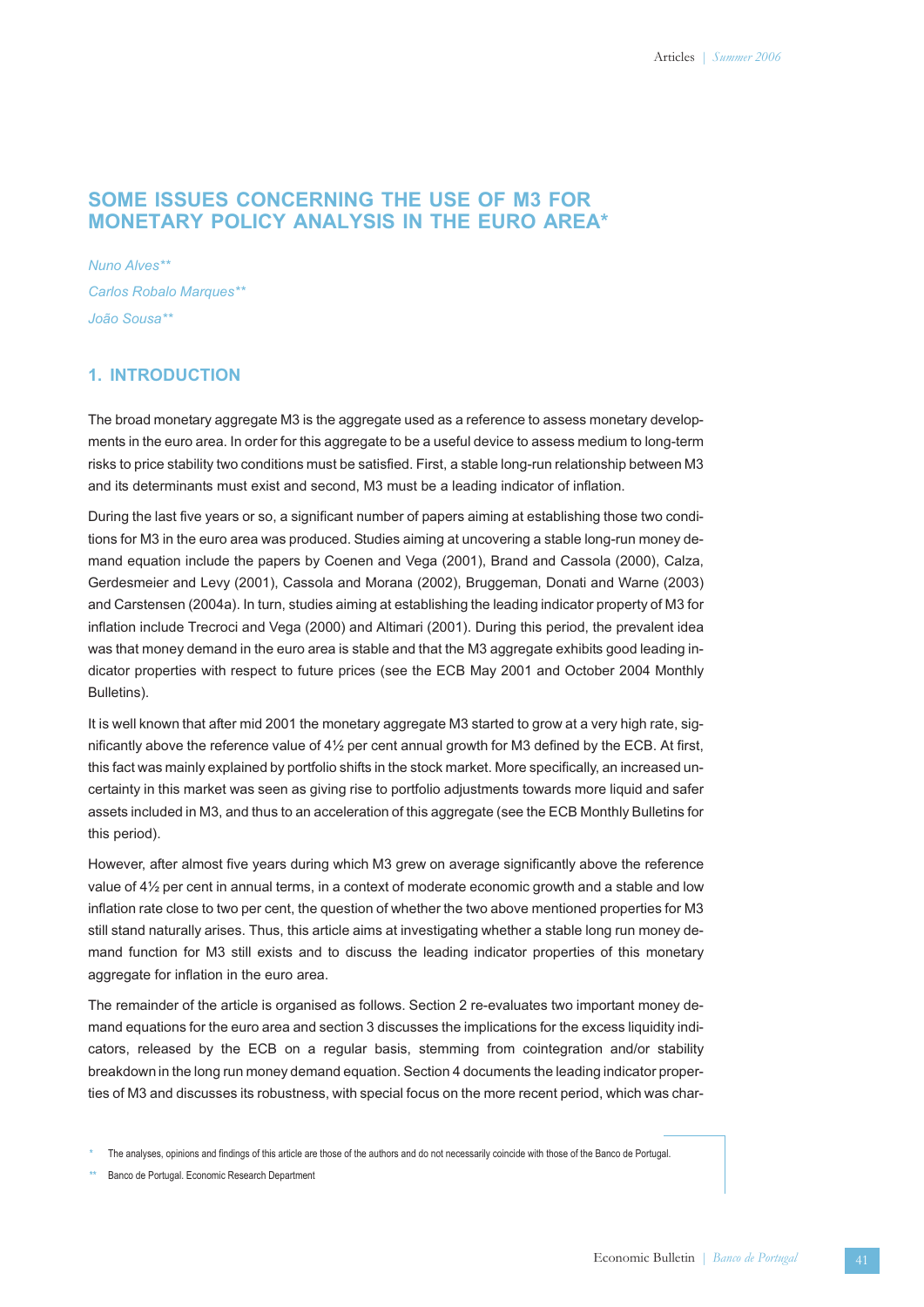acterised by a strong increase in M3 growth in a context of relative price stability. Finally section 5 puts forward the main conclusions.

### **2. STABILITY OF THE LONG RUN MONEY DEMAND EQUATION**

Among the models aimed at establishing the existence of a stable long run relationship two of them, one proposed in Calza, Gerdesmeier and Levy (2001) [CGL (2001)] and the other suggested in Carstensen (2004a), deserve special attention. The importance of the CGL (2001) model stems from the fact that it is the model which, with minor modifications, the ECB used in its monetary assessments (see ECB, 2004). The importance of the model suggested in Carstensen (2004a) stems from the fact that it is an extension of the original version of the CGL model which aims at endogenizing the portfolio shifts that occurred after mid 2001 and also because it is the only model, among the set of models investigated by the author, that remained stable when estimated with data until the second quarter of 2003 (maximum sample available at the date)<sup>1</sup>.

The original version of the CGL (2001) model is a VAR comprising real M3, real GDP and the opportunity cost of M3 (the spread between the short-term market interest rate and the own rate of M3), with two lags in the levels of the variables. A more recent version of the CGL (2001) model (see, ECB, 2004) includes in addition the following exogenous stationary variables affecting only the short-term dynamics: one quarter-lagged change in oil prices and in the yield curve (defined as the spread between the long-term government bond yield and the short-term market interest rate) and the first difference of the annualised quarterly inflation rate (based on the GDP deflator). In what follows these two models will be denoted as the "original version" and the "revised version" of the CGL model.

The model suggested in Carstensen (2004a) is an extension of the original version of the CGL (2001) model, which besides real M3, real GDP and the spread between the short-term market interest rate and the own rate of M3, also includes two stock market variables. These two stock market variables are the stock market volatility and the spread between equity returns and the own rate of M3. Thus, in the case of the model suggested in Carstensen (2004a) the long run money demand function can be written as

$$
(m-p)_t = \beta_0 + \beta_1 y_t + \beta_2 (r_t^s - r_t^o) + \beta_3 (r_t^e - r_t^o) + \beta_4 z_t
$$
 (1)

where  $(m-p)$ <sub>t</sub> stands for the log of the real money stock,  $y$ <sub>t</sub> for the log of real GDP,  $r_t^s$  for the  $s$ hort-term nominal interest rate,  $r_t^o$  for the nominal own rate of M3,  $r_t^e$  for the nominal equity return and for the stock market volatility<sup>2</sup>. The original version of the CGL model obtains by setting  $\beta_3 = \beta_4 = 0$ . Following Carstensen (2004b) model (1) will be denoted below as the "stock market" specification.

In this model all the individual variables are assumed to be integrated of order one. For the re-evaluation that follows we use data until the fourth quarter of 2005. We start by looking at the cointegration tests in order to investigate whether cointegration holds when more recent data are added to the analysis and then we test formally for cointegration and stability breakdown using the tests recently suggested in Andrews and Kim (2003).

**<sup>(1)</sup>** Very recently Dreger e Wolters (2006) claimed to have found a stable long run money demand involving the real stock of M3, real GDP and inflation. However, it seems that the model was not estimated using the official M3 aggregate but rather a monetary aggregate built on the basis of money holdings not adjusted for reclassifications, other re-evaluations, exchange rate variations and variations other than those related to transactions.

**<sup>(2)</sup>** The nominal equity returns and the stock market volatility were computed as in Carstensen (2004a). More specifically the nominal equity returns are constructed as the annualised three-year log differences of quarterly nominal stock prices as measured by the Dow Jones Euro Stoxx50. In turn, the stock market volatility is constructed as the two-year average of the conditional variance estimated from a Garch model with t-Student innovations applied to daily yields of the nominal stock price index. Data for the remaining variables were obtained from the ECB.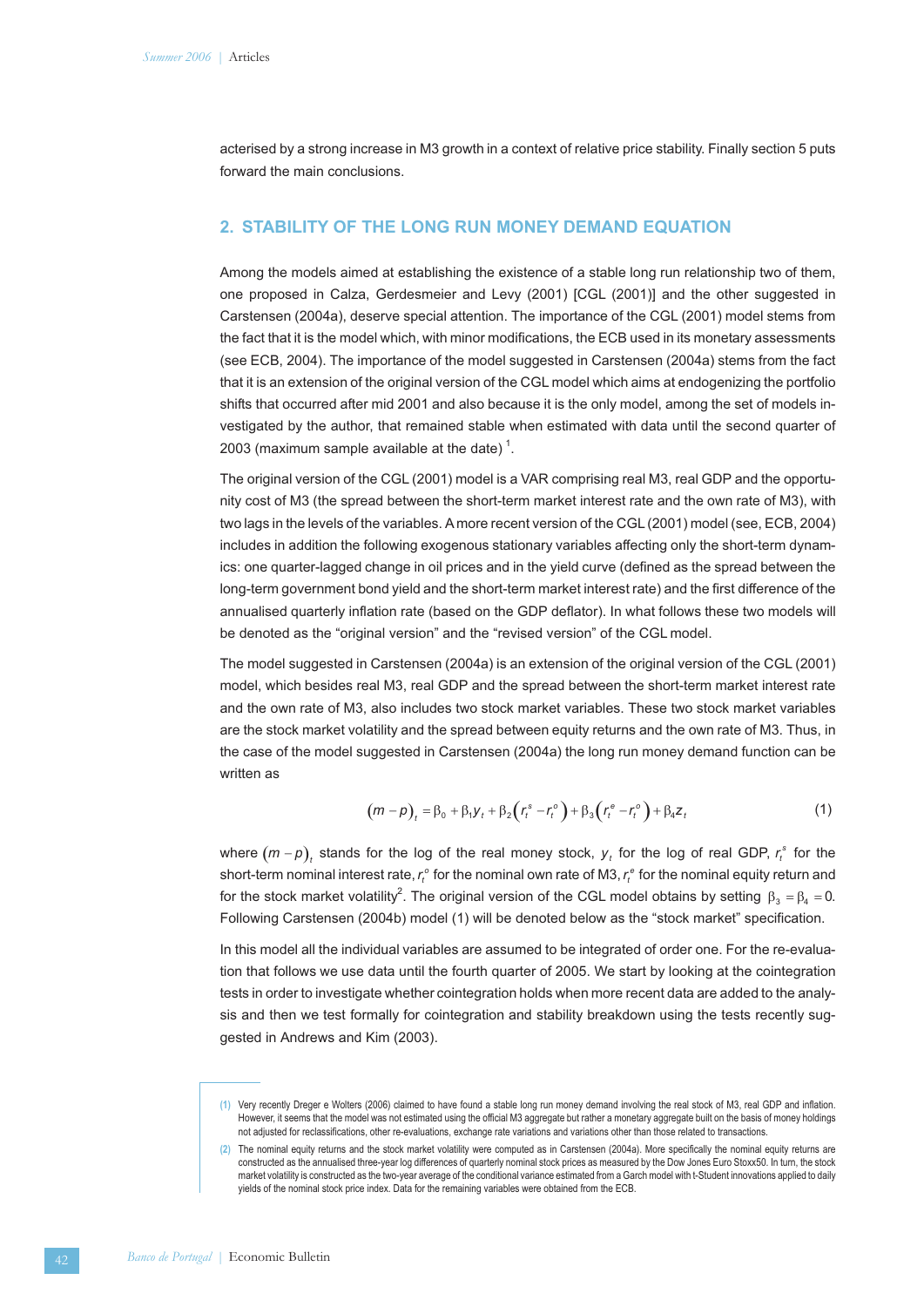### **Table 1**

| <b>CGL MODEL (REVISED VERSION)</b> |                             |                                  |                                   |                                 |                       |  |  |
|------------------------------------|-----------------------------|----------------------------------|-----------------------------------|---------------------------------|-----------------------|--|--|
| Sample                             |                             | Weak exogeneity of<br><b>GDP</b> |                                   |                                 |                       |  |  |
|                                    | <b>Trace test</b><br>[Prob] | Max test<br>[Prob]               | <b>Trace test</b><br>[Prob, T-nm] | <b>Max test</b><br>[Prob, T-nm] | $\chi^2(1)$<br>[Prob] |  |  |
| (1)                                | (2)                         | (3)                              | (4)                               | (5)                             | (6)                   |  |  |
| 80Q3-02Q1                          | 32.5 [0.02]*                | 19.2 [0.09]                      | 30.2 [0.05]*                      | 17.9 [0.14]                     | $0.0$ [0.86]          |  |  |
| 80Q3-02Q4                          | 31.0 [0.04]*                | 18.4 [0.12]                      | 28.9 [0.06]                       | 17.2 [0.17]                     | $0.1$ [0.76]          |  |  |
| 80Q3-03Q1                          | 29.3 [0.06]                 | 17.9 [0.14]                      | 27.4 [0.10]                       | 16.7 [0.20]                     | $0.5$ [0.47]          |  |  |
| 80Q3-03Q2                          | 27.1 [0.10]                 | 17.6 [0.15]                      | 25.3 [0.16]                       | 16.4 [0.21]                     | $1.5$ [0.22]          |  |  |
| 80Q3-03Q3                          | 27.4 [0.10]                 | 17.4 [0.16]                      | 25.6 [0.15]                       | 16.3 [0.22]                     | $1.4$ [0.23]          |  |  |
| 80Q3-03Q4                          | 26.1 [0.13]                 | 17.2 [0.17]                      | 24.5 [0.19]                       | 16.1 [0.23]                     | $2.2$ [0.14]          |  |  |
| 80Q3-04Q4                          | 21.9 [0.32]                 | 16.4 [0.21]                      | 20.5 [0.40]                       | 15.4 [0.27]                     | 5.3 [0.02]*           |  |  |
| 80Q3-05Q4                          | 19.9 [0.44]                 | 15.7 [0.21]                      | 18.7 [0.53]                       | 14.8 [0.32]                     | 6.9 [0.01]*           |  |  |

**Note:** \* marks significance at 95% level.

Table 1 displays the results of the Johansen cointegration tests for the null of zero cointegrating vectors against the alternative of (at least) one cointegrating vector (with p-values in brackets) in the revised version of the CGL model, as defined above. The sample starts in 1980Q3 (the first two observations are used to account for the two lags of the model) and the end-of-sample varies from 2002Q1 to 2005Q4. Table 1 reports the p-values using both the asymptotic distribution (columns 2 and 3) and the small sample correction (denoted by "trace test (T-nm)" and "max test (T-nm)" in columns 4 and 5). Following the discussion in the literature that suggests that the conventional asymptotic trace and maximum eigenvalue tests are subject to size distortions in small samples, we focus on the small sample corrected critical values.

The CGL (2001) model was developed under the assumption of a single cointegrating vector. Looking at the cointegration tests in Table 1 we see that cointegration is lost in 2003, as for none of the tests including data for 2003Q2 and thereafter is the null of zero cointegrating vectors rejected (for a 10% test). Moreover, the evidence against cointegration accumulates steadily over the remainder of 2003 and during 2004 and 2005. Using the maximum sample period available (data until 2005Q4) we see that the null of zero cointegration vectors is not rejected even for a 30% test. More specifically the p-values for the null of zero cointegrating vectors are 53% (trace test) and 32% (max test). Those figures are far beyond any acceptable level of significance used in the literature (which usually conducts tests at 1%, 5% or at most 10%).

Overall, given the lack of evidence favouring the existence of cointegration when the last three years of data are added to the sample, we can no longer claim that a long run money demand exists in the context of the "revised version" of the CGL model.

Chart 1 depicts the recursive estimates of the long run parameters associated with GDP and the opportunity cost with 95% confidence bands<sup>3</sup>. Even though simple inspection of recursive graphics does not constitute a formal stability test it nevertheless constitutes a very useful exercise as it allows a quick check of the evolution over time of the parameter estimates. By looking at Chart 1 we see that the recursive estimates change significantly as more recent data enter the sample. For instance, the point estimate for GDP elasticity is 1.31 when data until 2002Q4 are used but drops to 0.77 when data until 2005Q4 are added to the sample. The situation is even more acute as regards the opportunity cost semi-elasticity that increases (in absolute terms) from –1.30 in 2002Q4 to –7.84 in 2005Q4. In both

**(3)** Charts 1 and 2 were obtained without re-estimating the short-run dynamics during the recursive estimation of the system.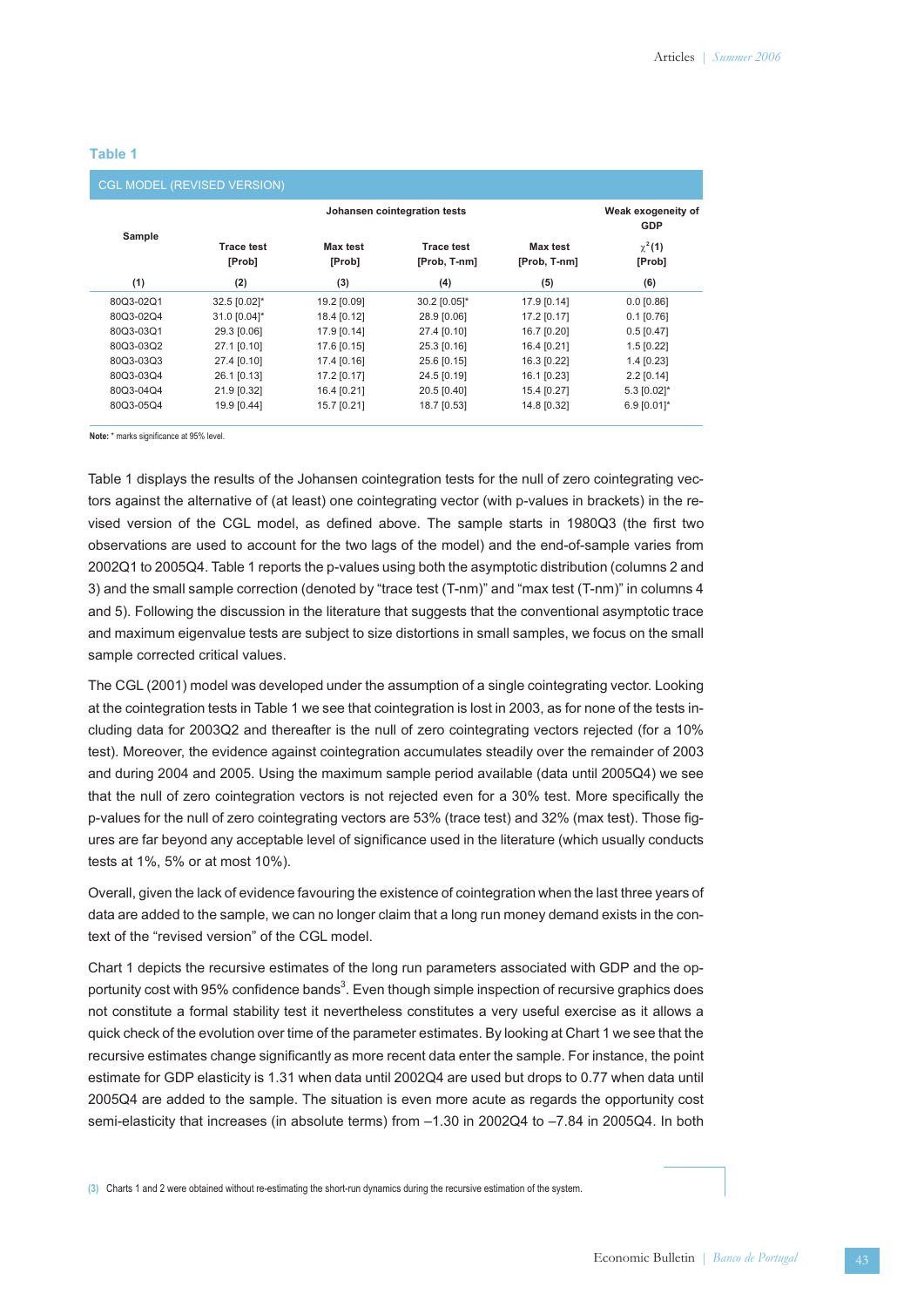

cases the point estimates in 2005Q4 are clearly out of the 95% confidence interval that surrounds the estimates in 2002Q4, suggesting that a break could have occurred in both coefficients<sup>4</sup>.

Let us now look at the model suggested in Carstensen (2004, a, b), i.e. the "stock market" specification. Similarly to Table 1, Table 2 displays the results of the Johansen cointegration tests for the null of zero cointegrating vectors against the alternative of (at least) one cointegrating vector (with p-values in brackets). The tests are for a sample starting in 1980Q3 (the first two observations are used to account for the two lags of the model) and with the end-of-sample varying from 2003Q2 to 2005Q4.

From Table 2 we conclude that the "stock market" specification does a good job, as far as cointegration is concerned, until the first half of 2005. It is only when data for the second half of 2005 are added to the analysis that cointegration seems to be lost.

Intuitively we can understand the outcome of the cointegration tests of the model by looking at Charts A1 to A6 in the Appendix. From Chart A1 we see that the real money stock accelerates after 2001. As this acceleration is not accompanied by an acceleration of real GDP (Chart A3) or by a significant de-

| <b>CARSTENSEN'S MODEL</b> |                              |                 |                         |                       |  |  |  |
|---------------------------|------------------------------|-----------------|-------------------------|-----------------------|--|--|--|
|                           | Johansen cointegration tests |                 |                         |                       |  |  |  |
| Sample                    | Trace test[Prob]             | Max test [Prob] | Trace test [Prob, T-nm] | Max test [Prob, T-nm] |  |  |  |
| (1)                       | (2)                          | (3)             | (4)                     | (5)                   |  |  |  |
| 80Q3-03Q4                 | 78.3 [0.01]*                 | 40.4 [0.01]*    | 70.0 [0.05]*            | 36.1 [0.02]*          |  |  |  |
| 80Q3-04Q4                 | 80.5 [0.01]*                 | 38.8 [0.01]*    | 72.3 [0.03]*            | 34.8 [0.03]*          |  |  |  |
| 80Q3-05Q1                 | 80.3 [0.01]*                 | 38.5 [0.01]*    | 72.2 [0.03]*            | 34.6 [0.04]*          |  |  |  |
| 80Q3-05Q2                 | 80.5 [0.01]*                 | 38.3 [0.01]*    | 72.5 [0.03]*            | 34.5 [0.04]*          |  |  |  |
| 80Q3-05Q3                 | 71.5 [0.04]*                 | 30.0 [0.14]     | 64.4 [0.12]             | 27.0 [0.27]           |  |  |  |
| 80Q3-05Q4                 | 70.9 [0.04]*                 | 29.4 [0.16]     | 63.8 [0.14]             | 26.5 [0.30]           |  |  |  |

#### **Table 2**

**Note:** \* marks significance at 95% level.

**(4)** Chart 1 was obtained without imposing any weak-exogeneity restriction. As an alternative one could look at the recursive estimates of the long run money demand coefficients after imposing the weak-exogeneity restriction of GDP, as in ECB (2004). In such a case the situation is more favourable as regards stability of the two coefficients, and this is especially so for the coefficient of GDP that decreases from 1.32 in 2002Q4 to 1.17 in 2005Q4. We note however, that imposing such a restriction is now highly questionable, because as the test of weak-exogeneity in the last column of Table 1 suggests such a restriction ceased to be valid (the restriction is rejected for a 5% test when data after 2004Q3 are added to the model). Moreover the validity of such a test is itself at stake because it is valid only under the assumption of cointegration, which according to Table 1 is difficult to sustain.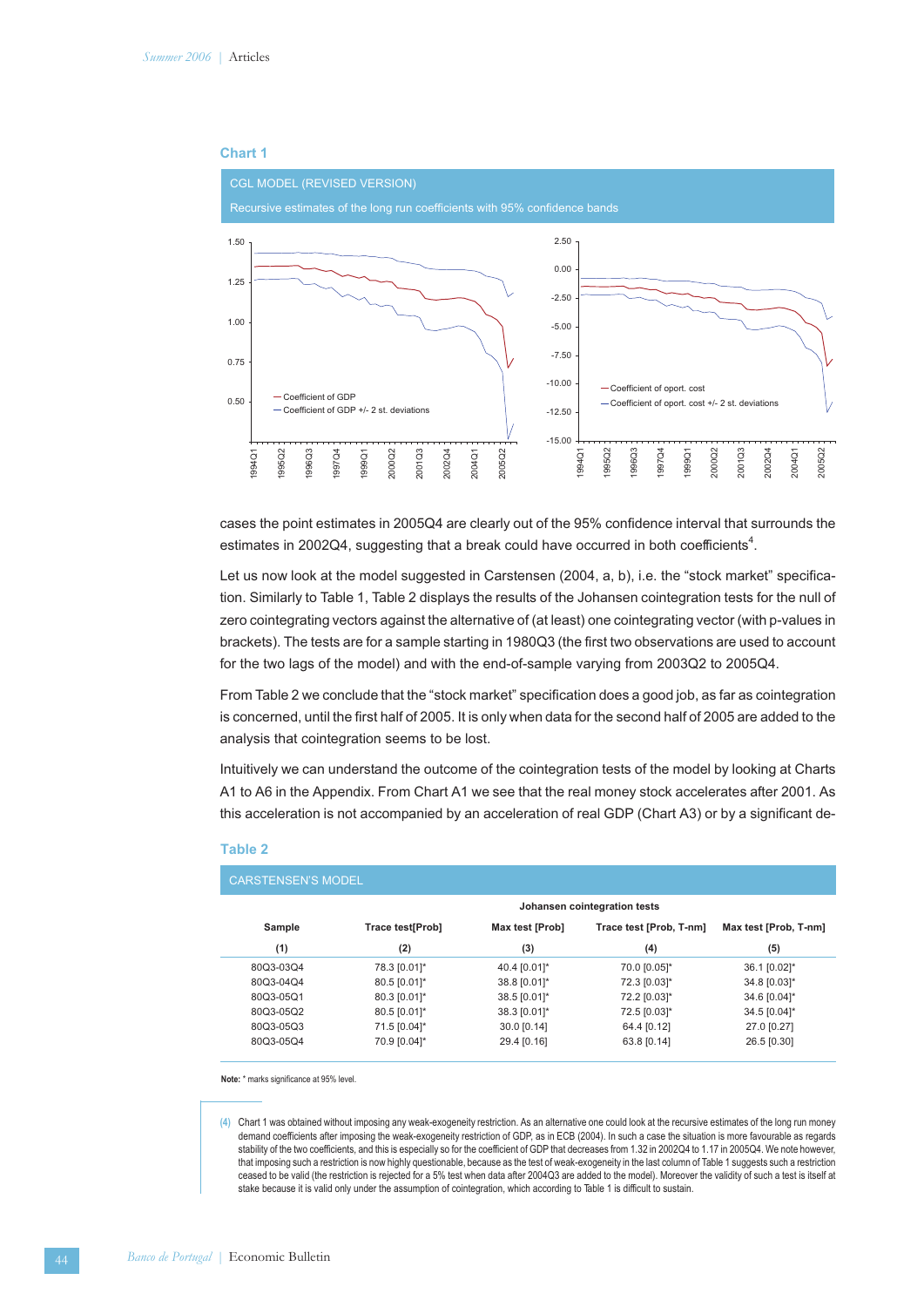cline in the spread between the short term market rate and the own rate (Chart 4), the CGL model starts to perform poorer and poorer and eventually cointegration is lost in the first half of 2003, as Table 1 shows. On the other hand, Charts A5 and A6 show that the spread between the equity returns and the own rate,  $\left(r^e_t - r^o_t\right)$ , decreases and the volatility,  $z_t$ , increases until the beginning of 2003, which ex-

plains the good performance of the "stock market" specification, in this period. However, after the first quarter of 2003 the spread increases while volatility decreases. This, all else equal, should have brought about a decrease or at least a deceleration in money growth during this period which did not occur. This is why the model performs poorer in the second half of 2005.

Chart 2 displays the recursive estimates of the long run parameters<sup>5</sup>. As could be expected the estimated coefficient of  $\left(r^e_t - r^o_t\right)$  and  $z_t$  start to exhibit some instability after the beginning of 2003 converging towards zero, reflecting the fact that during this period the developments in the money market are at odds with the developments in the stock market.

We have just seen that when the most recent data are added to the sample, the evidence on cointegration in the CGL and Carstensen's model weakens and that the estimated long-run coefficients display significant changes. However, against this type of analysis it may be argued that

#### **Chart 2**



**(5)** Chart 2 was obtained without imposing any weak exogeneity restriction. Imposing weak exogeneity of GDP has no significant implications of the estimated coefficients.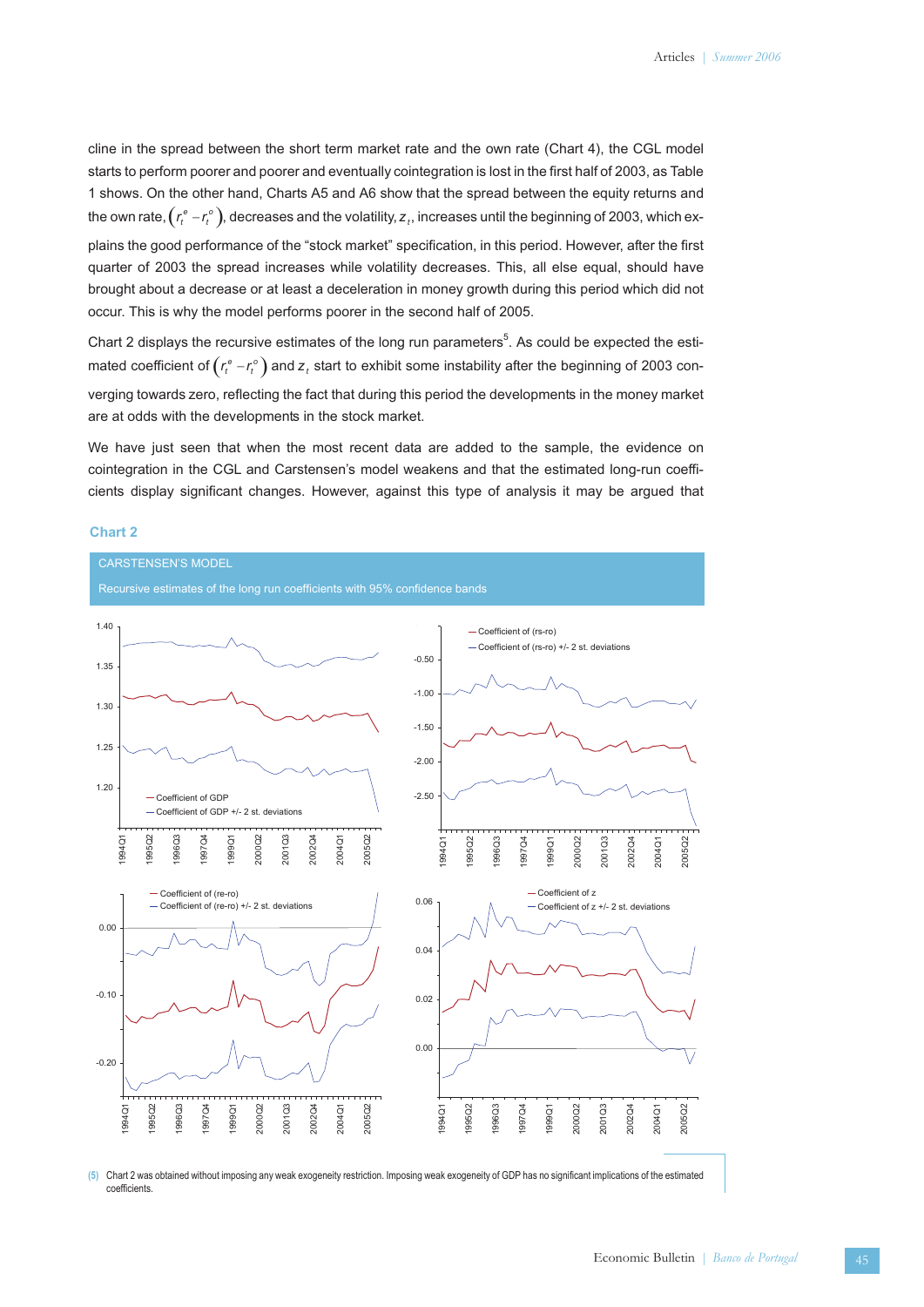cointegration tests may exhibit power problems and the recursive estimates of the long run parameters with the corresponding 95 percent confidence intervals do not constitute formal stability tests. Thus, we now address the issue in a more formal way by resorting to cointegration and stability breakdown tests recently suggested in the literature.

Andrews and Kim (2003) introduced some tests for cointegration breakdown that may occur at the end of the sample and thus are specially designed to investigate the problem at hand. The tests are conducted under the assumption that cointegration and stability of the long run coefficients hold until a certain point in time and we want to investigate whether there is a cointegration breakdown after that period. Cointegration breakdown may occur due to a shift in the cointegration vector or to a shift in the errors from being stationary to being integrated.

To test for cointegration breakdown Andrews and Kim (2003) developed two families of tests, each family including three alternative statistics. Using Monte Carlo simulations Andrews and Kim found that the statistics  $R_c$  and  $P_c$  performed slightly better than the other ones in terms of size and/or power. For such a reason, below we stick to these two statistics $6$ .

For the models under scrutiny the tests are conducted under the assumption that there is cointegration and long run stability when the models are estimated with data until the third quarter of 2001. Thus, the cointegration breakdown is investigated for the period 2001Q4-2005Q4. The choice of this period stems from the fact that the second half of 2001 marks the beginning of high money growth so that 2001Q4 is a date where instability may show up. On the other hand the validity of the tests rests on the assumption that the model is stable before the date of the break and there is evidence that the models are stable when estimated with data until 2001Q3 (see Carstensen, 2004a).

Table 3 presents the simulated p-values of the  $P_c$  and  $R_c$  tests for the models under investigation, using FM-OLS and FIML to estimate the long-run relationships. From Table 3 we see that there are no strong

| COINTEGRATION BREAKDOWN TESTS (P-VALUES) |                                      |                             |  |  |  |  |
|------------------------------------------|--------------------------------------|-----------------------------|--|--|--|--|
| <b>Test</b>                              | <b>CGL</b> (revised version)         | "Stock market"specification |  |  |  |  |
| (1)                                      | (2)                                  | (3)                         |  |  |  |  |
|                                          | Break at 2001Q4, sample until 2003Q2 |                             |  |  |  |  |
| Pc (FM-OLS)                              | 0.089                                | 0.190                       |  |  |  |  |
| Rc (FM-OLS)                              | 0.076                                | 0.203                       |  |  |  |  |
| Pc (FIML)                                | 0.260                                | 0.166                       |  |  |  |  |
| Rc (FIML)                                | 0.364                                | 0.104                       |  |  |  |  |
| Break at 2001Q4, sample until 2004Q4     |                                      |                             |  |  |  |  |
| Pc (FM-OLS)                              | 0.000                                | 0.137                       |  |  |  |  |
| Rc (FM-OLS)                              | 0.000                                | 0.233                       |  |  |  |  |
| Pc (FIML)                                | 0.014                                | 0.394                       |  |  |  |  |
| Rc (FIML)                                | 0.239                                | 0.507                       |  |  |  |  |
|                                          | Break at 2001Q4, sample until 2005Q2 |                             |  |  |  |  |
| Pc (FM-OLS)                              | 0.000                                | 0.000                       |  |  |  |  |
| Rc (FM-OLS)                              | 0.000                                | 0.000                       |  |  |  |  |
| Pc (FIML)                                | 0.000                                | 0.044                       |  |  |  |  |
| Rc (FIML)                                | 0.015                                | 0.145                       |  |  |  |  |
|                                          | Break at 2001Q4, sample until 2005Q4 |                             |  |  |  |  |
| Pc (FM-OLS)                              | 0.000                                | 0.000                       |  |  |  |  |
| Rc (FM-OLS)                              | 0.000                                | 0.000                       |  |  |  |  |
| Pc (FIML)                                | 0.000                                | 0.000                       |  |  |  |  |
| Rc (FIML)                                | 0.000                                | 0.000                       |  |  |  |  |

#### **Table 3**

**Note:** Entries in the Table are the bootstrapped P-values of the Pc and Rc cointegration breakdown tests proposed in Andrews and Kim (2003).

**(6)** In the computations of the Andrews and Kim tests we used a Rats procedure, which Kai Carstensen kindly made available to us.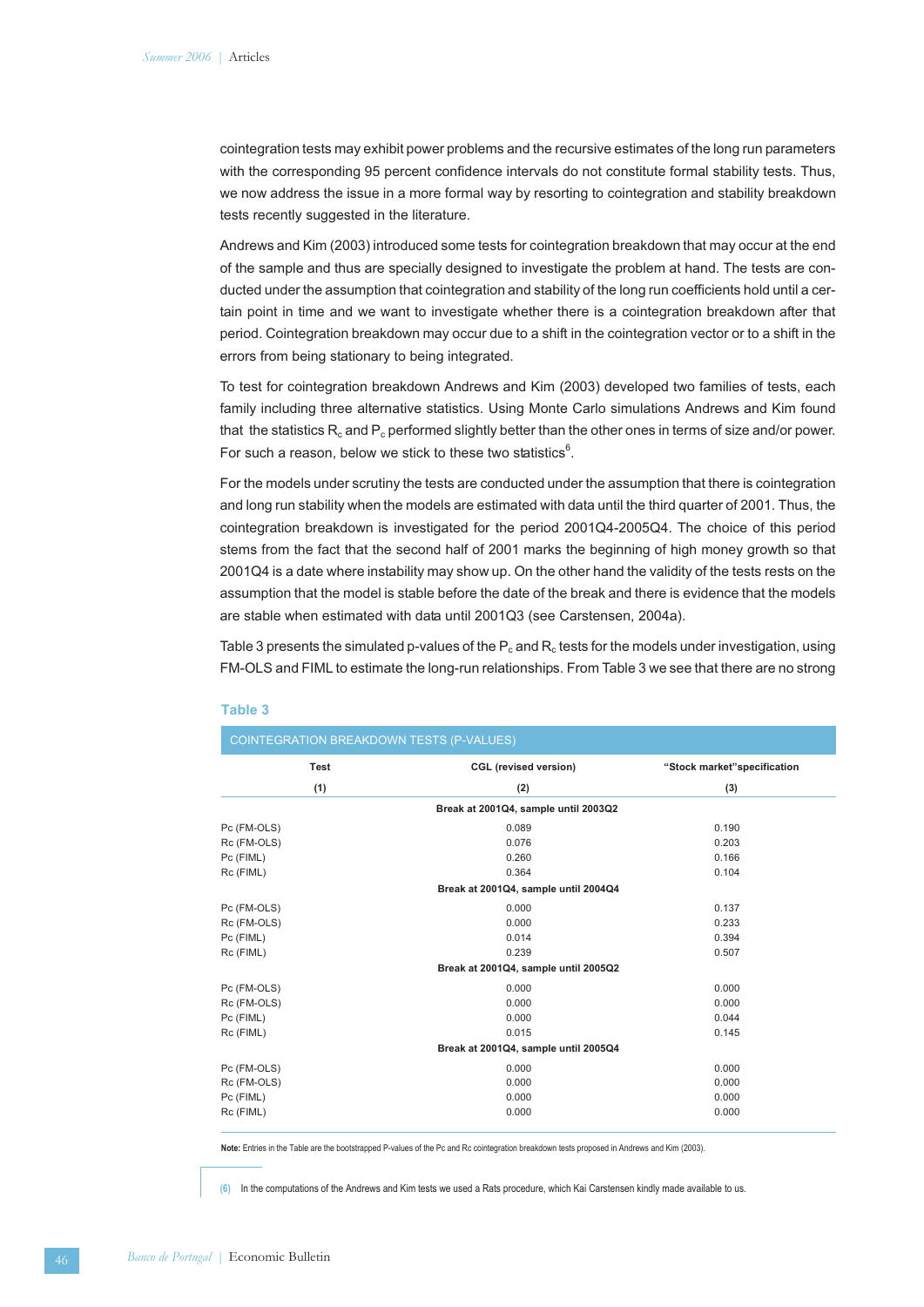signs of instability or cointegration breakdown in the two models, if only the sample until 2003Q2 is considered $^7$ . When the sample is extended until 2004Q4, cointegration and/or stability is generally rejected in the CGL model (the exception is the  $R_c$  test when the model is estimated by FIML), but not in the stock market specification. However, when data until 2005Q4 are considered cointegration and/or stability of the two models is strongly rejected.

Thus, the evidence we get from the Andrews and Kim cointegration breakdown tests is in line with the evidence on the Johansen cointegration tests presented above. When data for the period 2003-2005 are considered cointegration is progressively lost and stability is rejected both in the CGL and in the Carstensen models. The fact that a cointegration breakdown has occurred in Carstensen's model during 2005 casts strong doubts on the idea that excessive money growth can be explained only by the above-mentioned portfolio shifts and suggests that other explanations may need to be considered in order to justify the continuation of M3 excessive growth, in the most recent period.

At a more structural level the emergence of cointegration breakdown or parameter instability implies that there is no longer a stable long-run relation linking M3, prices and the level of activity so that, in the context of these models, this monetary aggregate is no longer a well-suited tool to assess monetary developments. In particular, as shown below, cointegration breakdown also implies that the so-called excess liquidity indicators based on the residuals of the cointegrating regressions lose their information content<sup>8</sup>.

## **3. CONSEQUENCES OF COINTEGRATION BREAKDOWN FOR EXCESS LIQUIDITY INDICATORS**

In assessing monetary developments the ECB uses the real and nominal money gaps as excess liquidity measures which are usually interpreted as useful leading indicators of inflation. In their own words "these measures are useful for a comprehensive medium term-oriented monetary analysis, since a protracted upward or downward deviation of the observed money stock from its equilibrium level may bring about risks to price stability which might not be visible in the annual growth rate of M3" [see, for instance, ECB, 2001, and ECB, 2004].

In this section we briefly review the different excess liquidity indicators and address the consequences for such indicators stemming from cointegration breakdown or parameter instability in the underlying money demand equations.

In line with the relevant literature let us assume that the "desired level" of (log) real balances,  $(m-p)_{t'}^*$ is given by the "the static long run money demand equation":

$$
(m-p)t* = \alpha + \beta y_t + \gamma r_t
$$
 (1)

where  $y_t$  is the log of real GDP and the opportunity cost of money.

The *monetary overhang/shortfall* (MO) is defined as the difference (in logs) between the actual real money balances and its "desired" level:

**<sup>(7)</sup>** This is the sample used in Carstensen (2004a,b).

**<sup>(8)</sup>** As a complement to the official M3 aggregate the ECB has built a new aggregate, the so-called "M3 corrected for the impact of portfolio shifts" [see ECB, 2004]. However, using such an aggregate for monetary analysis raises several important questions. First, the correction is completely ad-hoc, based on simple non-causal time series models, implying that in fact we do not know what the money stock would have been in the absence of such portfolio shifts. Second, it is used under the assumption that the existing models (including the estimates of the parameters) would have remained valid after 2001/2002 in the absence of such shifts, something that cannot be investigated. Finally, as we have seen, cointegration breakdown in the long run money demand, for the most recent period, cannot be explained by portfolio shifts, because it also occurs in the "stock market" specification.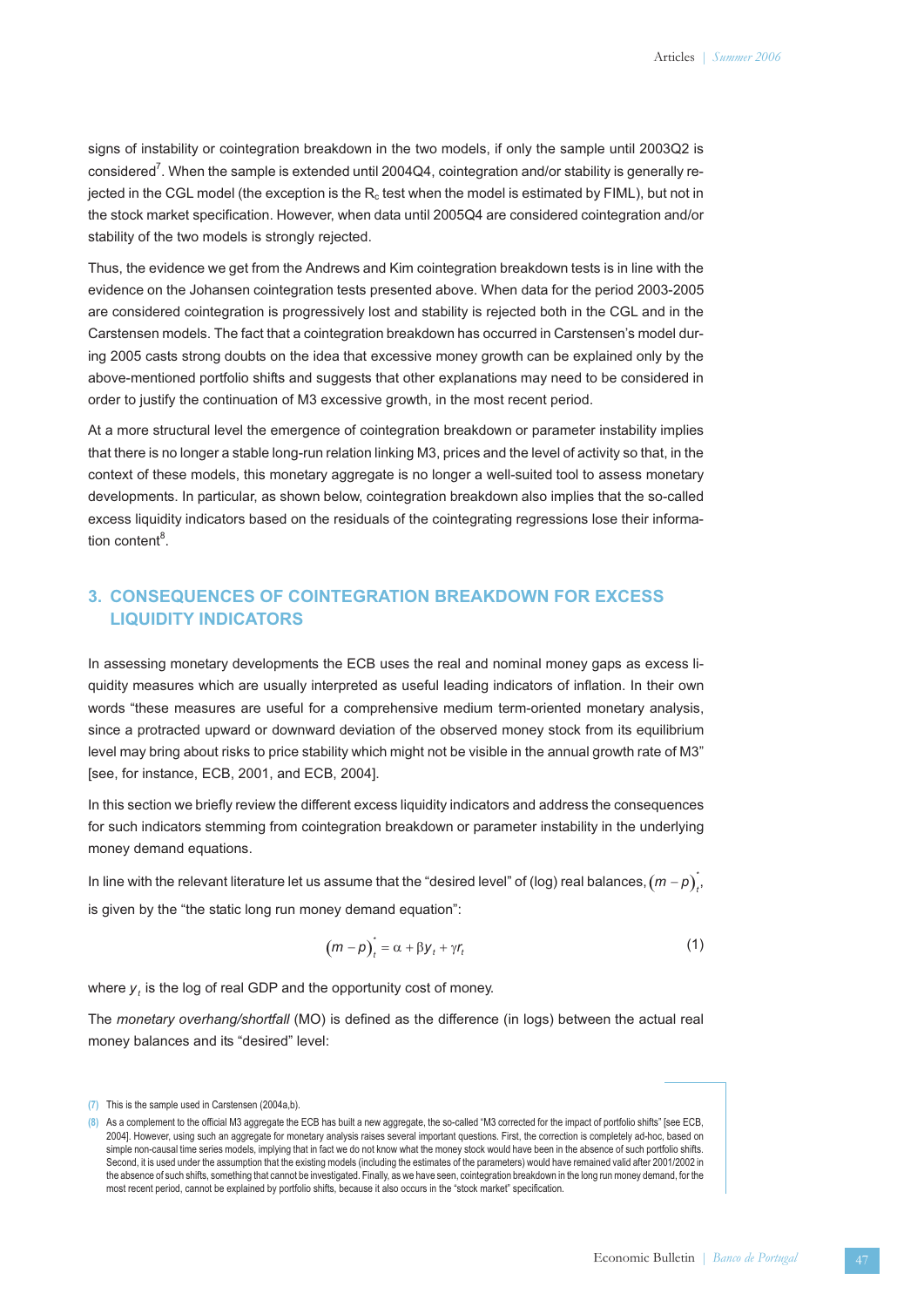$$
MO_{t} = (m - p) - (m - p)_{t}^{*} = (m - p) - \alpha - \beta y_{t} - \gamma r_{t}
$$
 (2)

and reflects developments in money not explained by macroeconomic variables of the long-run money demand model. In practical terms, MO, corresponds to the residuals of the static money demand equation (1).

The *nominal money gap* (NMG) is defined as the difference between the actual nominal money stock and the "equilibrium" nominal money stock:

$$
NMG_t = \left(m_t - m_t^{eqn}\right) = m_t - \left(p_t^* + \alpha + \beta y_t^* + \gamma r_t^*\right)
$$
\n(3)

where  $y_t^*$  and  $r_t^*$  stand for the equilibrium values of output and the opportunity cost, and  $\rho_t^*$  is the price level consistent with price stability as defined by the ECB. In turn, the *real money gap* (RMG) is the difference between the actual real money stock and the "equilibrium" real money stock:

$$
RMG_t = (m_t - p_t) - m_t^{eqr} = (m_t - p_t) - (m_t^{eqr} - p_t^{*})
$$
  
=  $(m_t - p_t) - \alpha - \beta y_t^{*} - \gamma r_t^{*}$  (4)

In theory both the nominal money gap and the real money gap should be computed using the right hand side of (3) and of (4), respectively $9$ .

In monetary assessments the above monetary indicators are frequently used as measures of excess liquidity, which in turn is seen as a potential source of future inflation (see, for instance, ECB, 2004). The use of such measures as leading indicators of inflation has been legitimated with some empirical evidence. For instance, Gerlach and Svensson (2003) and Trecroci and Vega (2000) conclude that the real money gap has substantial predictive power for future inflation. However, such evidence was obtained using data until 2000. Thus the relevant question is whether such evidence still stands once more recent data are considered in the analysis. This issue is particularly relevant because as we have seen above the strong monetary developments that took place after 2001 cannot be explained in the context of the money demand equation and this may be expected to have important consequences for the leading indicator properties of the monetary indicators based on money demand equations.

To see how the lack of cointegration in the money demand equation may have important consequences for the properties of the estimated real money gap, we start by noticing that the real money gap may be written as

$$
RMG_t = MO_t + \beta \left( y_t - y_t^* \right) + \gamma \left( r_t - r_t^* \right) \tag{5}
$$

where *MO*, stands for the "monetary overhang/shortfall" indicator. As *MO*, is estimated as the residuals of the cointegrating regression corresponding to the underlying money demand equation (see, equation 2) it is immediate to recognize that cointegration or stability problems of the underlying long run money demand equation will show up directly on the properties of the real money gap through the monetary overhang component.

If the underlying money demand equation exhibits cointegration, then by definition, *MO*, is a stationary variable and so would be the estimated real money gap. This is expected to have been the case until 2001/2002, which corresponds to the maximum period of data used in the papers by Trecroci and Vega (2000), Altimari (2001) and Gerlach and Svensson (2003). However, we have seen that as data

**<sup>(9)</sup>** As an alternative the nominal and real money gaps may also be computed using the constant money growth rate corresponding to the reference value for M3 growth (4½% in annual terms) and the constant inflation rate corresponding to monetary authority's definition of price stability (see, ECB 2001, 2004). However, such money gaps do exhibit some limitations stemming from the fact that they coincide with the actual money stock up to a linear time trend and thus, their information content does not differ from the information content of the actual money stock itself.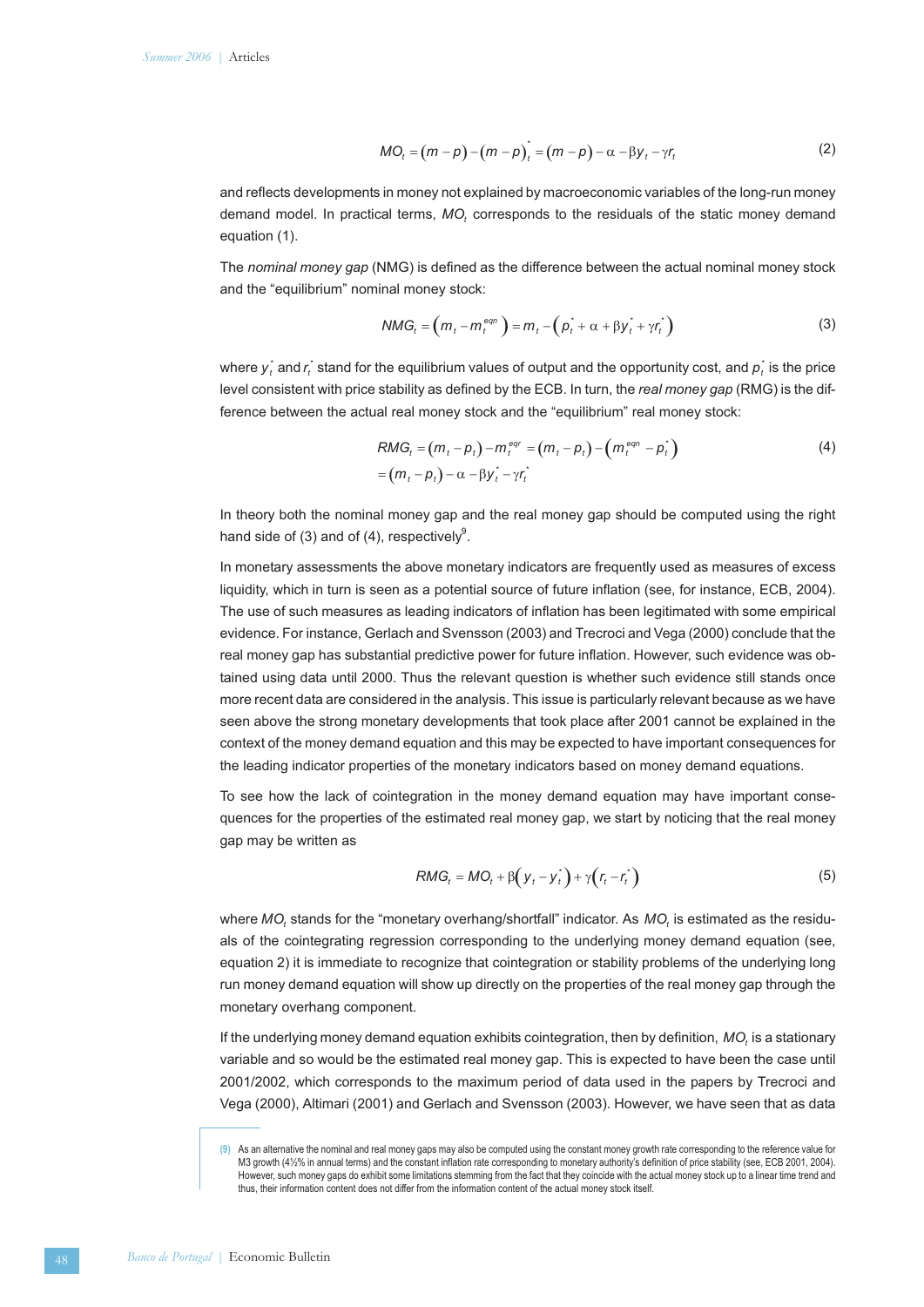after 2002 are added to the analysis the evidence on cointegration for the CGL model disappears, and this, by definition, implies that the monetary overhang/shorfall indicator ceases to be a stationary variable. As a consequence, the estimated real money gap also ceases to be stationary.

The first implication of such a situation is that the real money gap itself, similarly to what happens to the underlying money demand equation, loses its economic meaning. This applies, in particular, to its interpretation as an excess liquidity indicator. In fact, since this is an I(1) variable, it does not exhibit mean-reversion. In other words, there is no longer any meaningful equilibrium level of real money balances corresponding to zero excess liquidity, to which the real money gap can be expected to return on a regular basis.

The second important implication is that the corresponding estimated real money gap is also likely to lose its leading indicator properties of inflation. To see that let us take a look at the model estimated in Trecroci and Vega (2000):

$$
\Delta \pi_t = \theta_0 \Big( \pi_{t-1} - \hat{\pi}_t \Big) + \theta_t R M G_{t-1} + \theta_2 \Big( y - y^* \Big)_{t-1} + \theta_3 \Big( r - r^* \Big)_{t-1} + \ldots + v_t \tag{6}
$$

 $\Delta \pi_t = \theta_0 \left( \pi_{t-1} - \hat{\pi}_t \right) + \theta_t RM G_{t-1} + \theta_2 \left( y - y^* \right)_{t-1} + \theta_3 \left( r - r^* \right)_{t-1} + \dots + v_t$  (6)<br>where,  $\pi_t$ ,  $\hat{\pi}_t$  and  $y^*$  stand for inflation, inflation target and potential GDP respectively. Given that  $\theta_1$  is found to be significantly different from zero (and positive) the authors conclude that the real money gap exhibits substantial predictive power for future inflation in the euro area<sup>10</sup>.

Now, under the assumption of cointegration in the underlying money demand model, (6) is a balanced equation in which the regressand ( $\Delta\pi_t$ ), as well as, all the regressors (in particular  ${\sf RMG}_{t-1}$ ) are stationary. However, in the absence of cointegration, (6) is unbalanced from a statistical point of view, because a stationary regressand is being regressed on a set of regressors where all but one (RMG,  $_1$ ) are stationary. Statistically we should thus expect to have  $\theta_1 = 0$ . Thus, we conclude that cointegration breakdown in the money demand equation, brought about by monetary developments not explained by the determinants included in the money demand equation, is also likely to imply that the corresponding real money gap would lose its leading indicator properties.

### **4. M3 AS A LEADING INDICATOR OF PRICES IN THE EURO AREA**

The previous section showed that given the breakdown in cointegration in the long-run money demand function it is likely that the properties of excess liquidity indicators as leading indicators of inflation deteriorate once the more recent data is included in the estimation of the models. The cointegration breakdown in money demand could have similar consequences in terms of the properties of the M3 aggregate. In fact, it could imply that M3 may no longer be a good instrument to analyse the medium to long-term prospects for inflation. Against this background, this section aims at documenting and discussing the leading indicator properties of M3 in the medium to long-term. The emphasis in the medium to long-term stems from two arguments. On one hand, this is the relevant horizon in terms of the current monetary policy strategy of the ECB. On the other hand, it is consensual that the relation between M3 and prices in the short-run is fragile, of an ambiguous sign and not relevant for the conduct of monetary policy. This fact has been stressed in many studies (see ECB, 2004)<sup>11</sup>. The lack of a short-run relation between M3 and inflation can also be seen looking at Chart 3, which presents the year-on-year rate of change in the short to medium-term component of M3 growth and inflation (fre-

**<sup>(10)</sup>** Gerlach and Svensson (2002) carry out a similar analysis in a slightly different model.

**<sup>(11)</sup>** The reason underlying this result is immediate: the response of M3 and prices varies as a function of the shocks that are continuously hitting the economy (such as, just to name a few representative examples, monetary policy shocks, technological shocks, velocity shocks, consumer preference shock and fiscal shocks).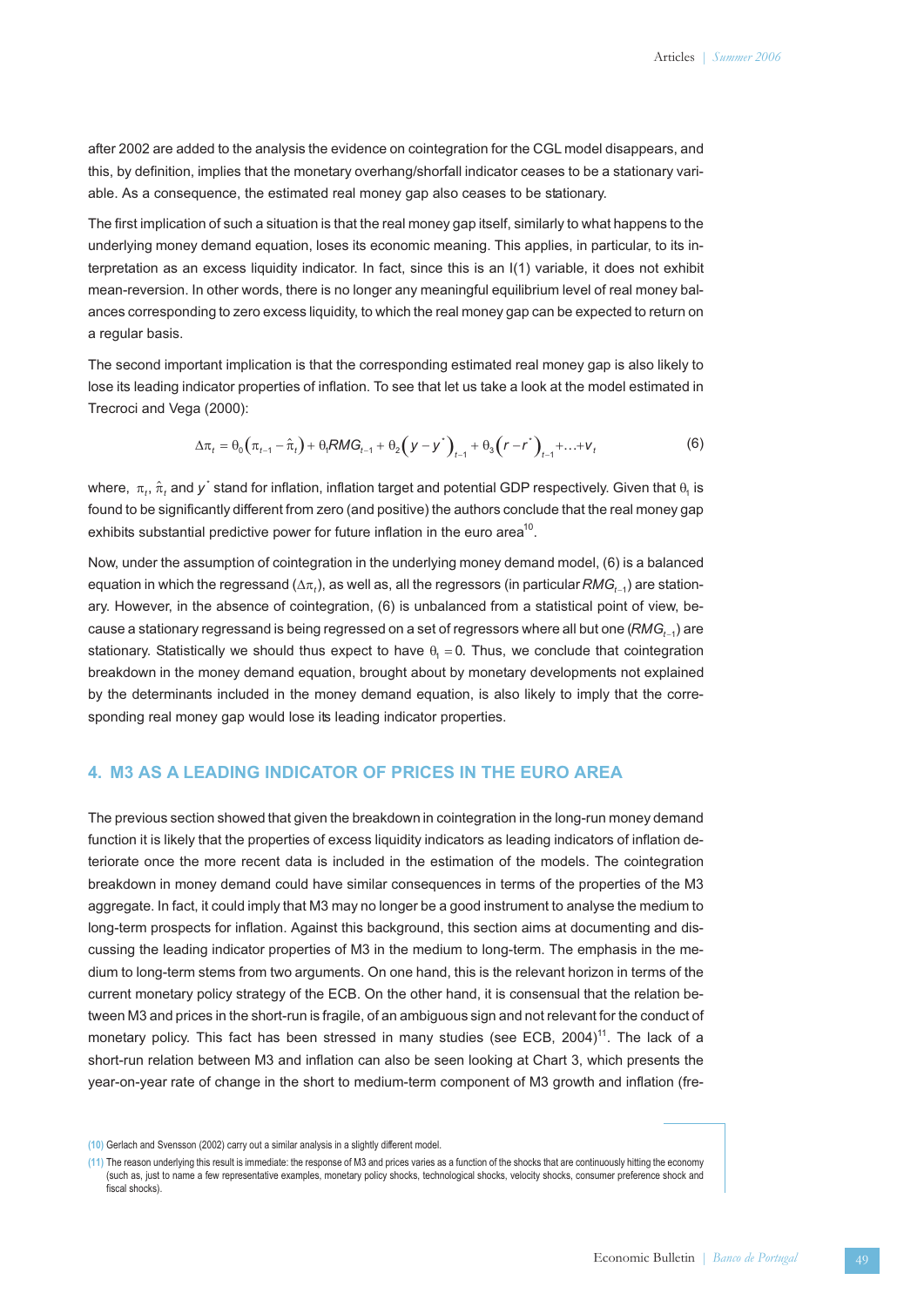#### **Chart 3**



quencies between 6 and 32 quarters) computed with the Christiano-Fitzgerald (2003) filter, in its symmetric version.

The most quoted work in favour of the existence of a leading indicator role for money to inflation in the euro area is Altimari (2001) who applies the methodology proposed by Stock and Watson (1999) to the euro area. This methodology compares the forecast performance of univariate models of inflation with that of bivariate models including monetary growth as an additional explanatory variable. According to the results of Altimari (2001), money growth has leading indicator properties for inflation in the two to three year horizon. However, the conclusions of this study should be qualified. First, the results obtained with the methodology of Altimari (2001) are based on specifications which assume that M3 growth and inflation were stationary variables during the sample period. This hypothesis is, however, rejected by the data, which suggest that both inflation and money growth are better classified as integrated variables of order 1. Second, when the specification of the Altimari (2001) test takes into account the properties of the series in the sample period, the information content of monetary aggregates completely disappears<sup>12</sup>. This outcome suggests that the finding of significant indicator properties of money may be associated with the disinflation period seen in the euro area, which contributed to a common declining trend of the growth of both M3 and prices.

In addition, at this stage, given the breakdown of cointegration, one can expect that the medium-term leading indicator properties of M3 have been affected. However, this conjecture cannot yet be tested on the basis of the methodology of Altimari (2001) given that the data for 2004/2005 are exactly those which have to be left out when assessing the leading indicator properties for horizons above two years.

An alternative way for assessing the leading indicator properties of money in the medium to long-term is to investigate to what extent the money growth trend has exhibited a close and leading relation with the inflation trend (see ECB, 2004). In descriptive terms, this relation is visible in Chart 4 which presents the year-on-year rate of change in the long-run component of M3 growth and inflation computed with the Christiano-Fitzgerald (2003) filter (frequencies above 32 quarters), in its symmetric version. Chart 4 suggests two important considerations regarding the relation between the very long-term trends (frequencies above 8 years) of M3 growth and inflation. First, there seems to be a close relation

**(12)** This finding is reported in Altimari (2001), but usually is not duly emphasised in the quotations of the paper.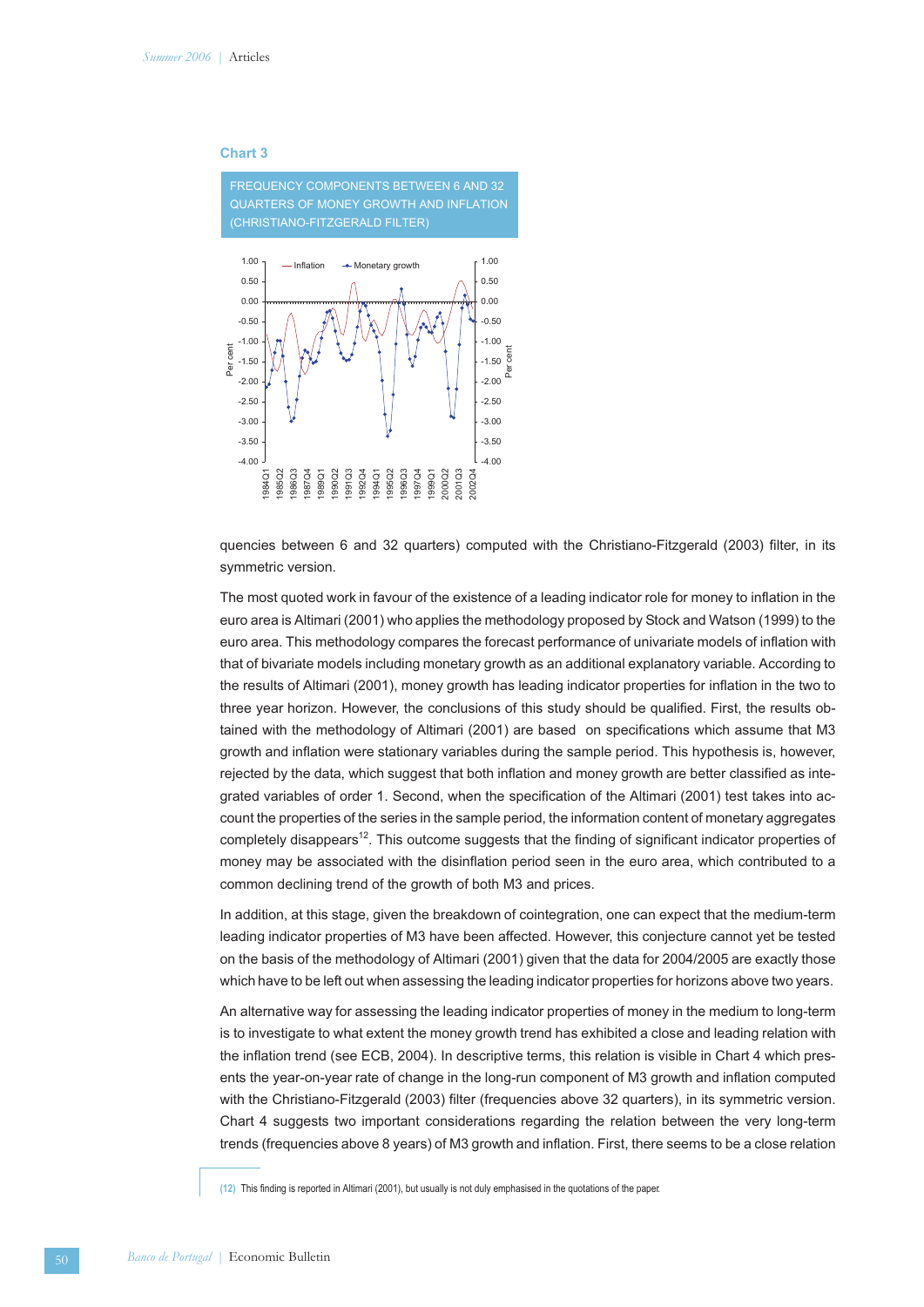### **Chart 4**



between the long-run evolution of money and prices, even though there is a marked deterioration in the more recent period, probably related to the breakdown in cointegration shown in section 2. The weakening of the relation is particularly noticeable if more conventional measures of trends that also take into account the more recent period such as, for example, the Hodrick-Prescott filter, are used instead (see Chart 5). Second, Charts 4 and 5 suggest that the trend component of money growth leads the inflation trend component by about 6 to 8 quarters.

Despite these findings, there are several arguments that suggest that trend measures of money growth are difficult to interpret as leading indicators of inflation.

First, the existence of a leading indicator relation has a complex interpretation when dealing with low frequencies. In fact, the construction of trend measures for a certain period using Christiano-Fitzgerald or HP filters takes into account not only the past information of the variables but future information as well (crudely, these measures can be interpreted as weighted averages of past and future values of

#### **Chart 5**



Economic Bulletin *| Banco de Portugal*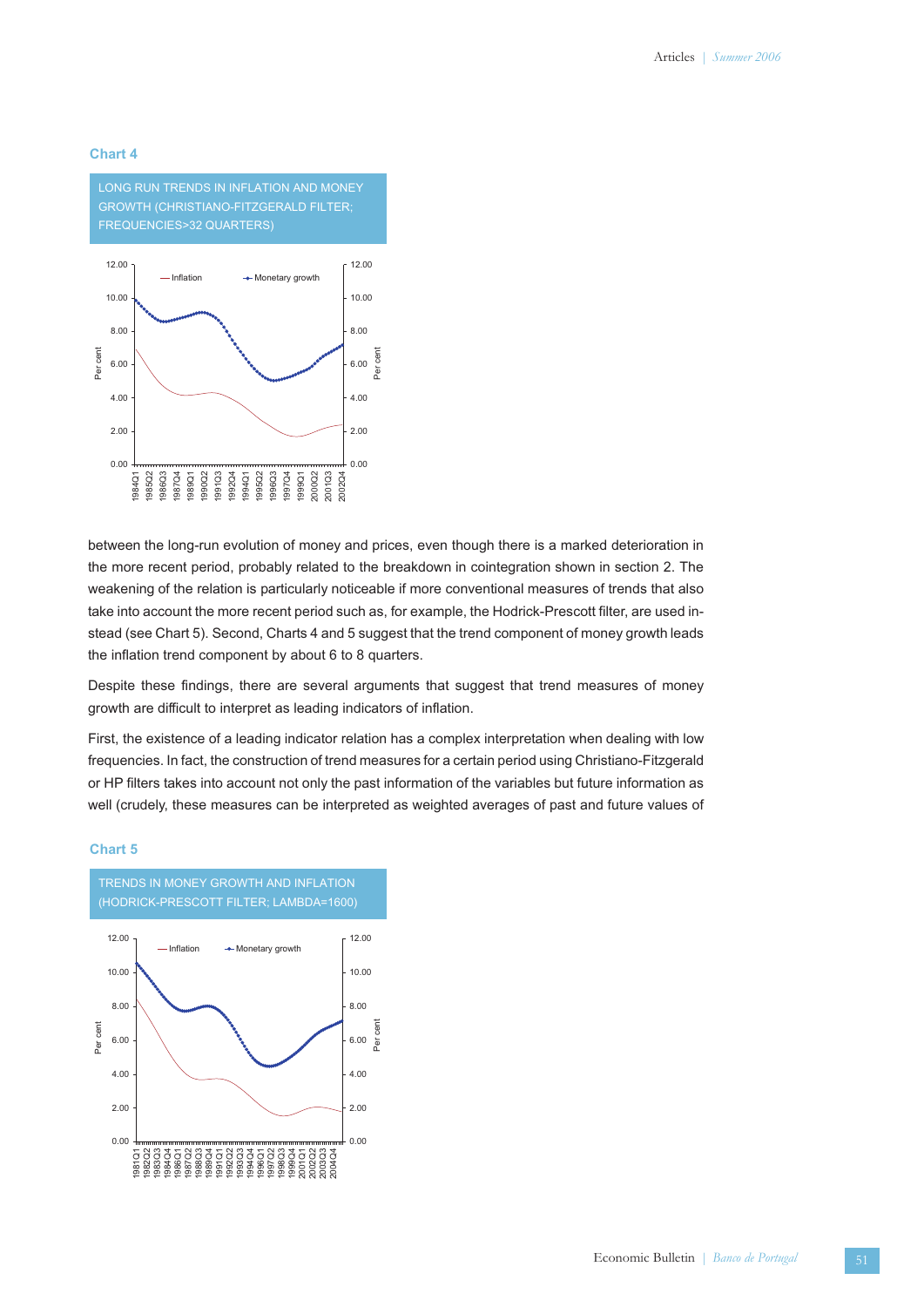monetary growth and inflation). This supports the claim that it is difficult to discuss leading indicator properties in this context. In addition, and on more operational grounds, it should be noted that the correlation between money and prices only arises at very low frequencies, which implies that trend money measures are not too responsive, being difficult to relate to short and medium term economic developments.

Second, it is important to note that the quantity theory of money suggests that the long run relation between money and prices should take into account the trend evolution of output. However, the empirical relation between the long run component of money and prices in the euro area presents a peculiar feature: when one takes into account the trend evolution of GDP, the relation between M3 (corrected for the trend growth in GDP) and prices ceases to be seemingly leading and becomes contemporaneous. This conclusion emerges equally from recent contributions on structural filters for monetary analysis (see Bruggeman et al., 2005). This contemporaneous relation in evident in Chart 6, which presents the trend growth of the ratio of M3 to GDP and trend inflation in the euro area<sup>13</sup>.

Third, and from a monetary analysis perspective, it is important to understand the structural factors that may underlie the relation between monetary developments and inflation. In particular, it is important to ask what type of shocks may generate an empirical leading indicator relation from money to prices in the longer-run. In this time frequency, the main candidate is a change in expectations concerning the price stability objective of the monetary authority, either via a deliberate change in that objective or via a change in the credibility of the monetary authority in pursuing its goals<sup>14</sup>. In this case, money growth could be a leading indicator of inflation. This mechanism may actually explain why there exists an empirical leading indicator property in the disinflation period in the euro area in the 80s and 90s. However, this should not be a relevant phenomenon in the context of a price stability regime. In other words, in case the ECB is successful in pursuing its price stability objective, one should not ex-

### **Chart 6**





**(13)** The series in the Chart were computed using the Christiano-Fitzgerald filter applied to the difference between the logarithm of nominal M3 and the logarithm of real GDP in the euro area. The results are robust to the postulation of a non-unitary coefficient of GDP (for example, 1.3, which corresponds to the GDP-elasticity of money demand estimated in CGL, 2001). This latter case would correspond to incorporate in the analysis the downward trend of M3 velocity observed in the sample period.

**(14)** For example, in models with a significant degree of real and nominal rigidity, as well as in models where agents learn the behaviour of the central bank, a permanent decrease in nominal interest rates (and the corresponding permanent reduction in monetary growth) could be accompanied by a slow response of prices to the new level of steady state inflation.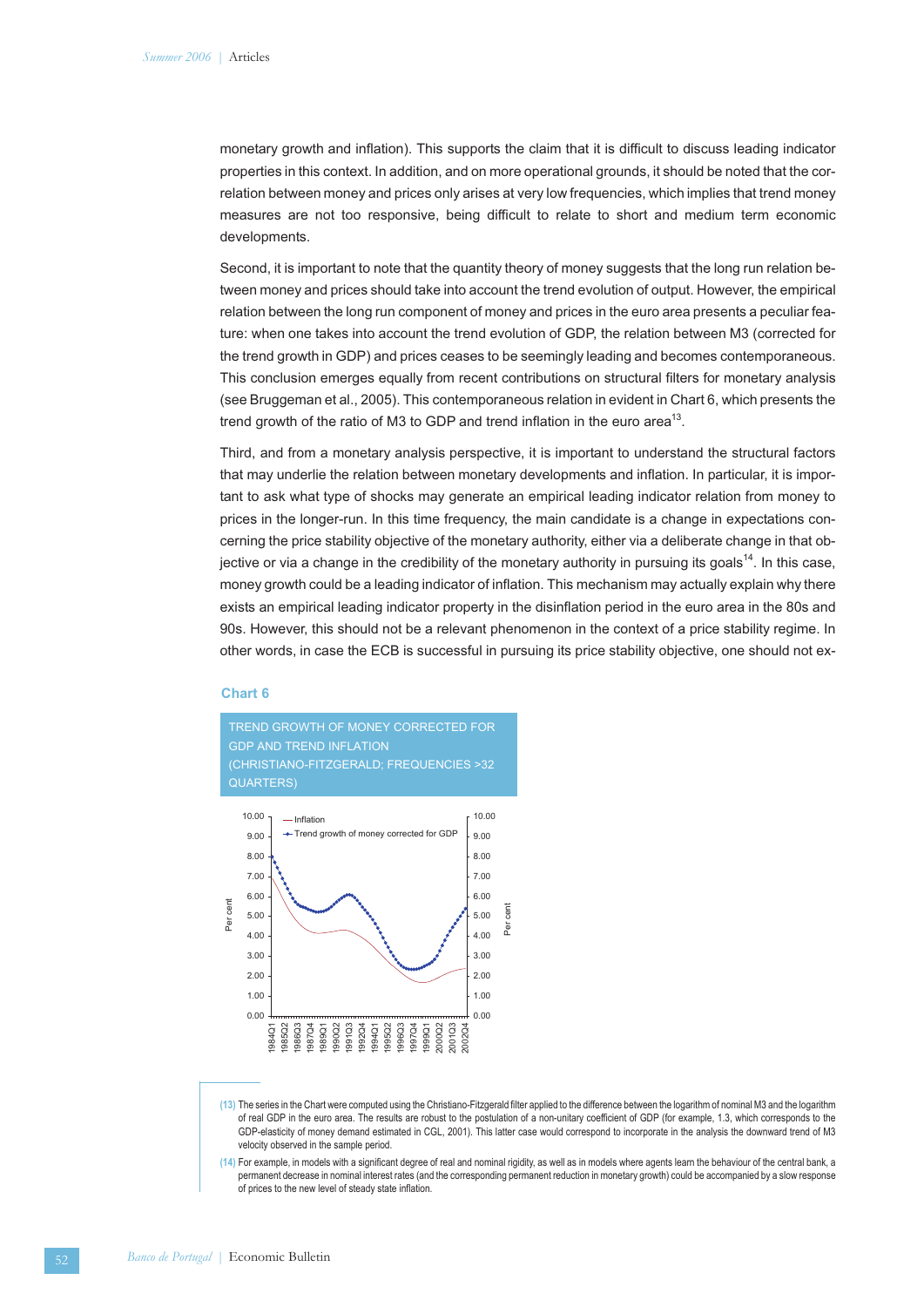pect money to exhibit any empirical relation of leading indicator of prices in the long-run. In fact, in this context, changes in trend money should only reflect changes in trend GDP or in the trend velocity of money, without any counterpart in trend prices. This assertion illustrates once more the fact that empirical monetary indicators cannot be expected by themselves to identify the nature of risks to price stability.

### **5. CONCLUSIONS**

This article reassesses the role of the M3 monetary aggregate for monetary policy purposes. The analysis leads to the conclusion that the money demand models suggested in Calza, Gerdesmeier and Levy (2001) and Carstensen (2004a,b) show strong signs of instability or cointegration breakdown when data up to the end of 2005 are considered. The cointegration breakdown implies that there is no longer a stable long-run function relating M3 and the level of prices, activity and its opportunity cost. Therefore, the monetary aggregate M3 has ceased to be a good instrument for monetary analysis. The cointegration breakdown also implies that, in the context of these models, the concept of "excess liquidity", based on an equilibrium value for M3, lost its meaning and the so-called excess liquidity indicators based on the residuals of the cointegration regression in those models might have lost their information content.

A second conclusion of this study, which confirms the one of previous studies, is that there seems to be a relation between the long-run trend of the M3 aggregate and long-run movements of inflation, which, however, seems to have deteriorated in recent years reflecting the cointegration breakdown in the money demand models. However, the existence of a leading relation between money and prices in the long-run is difficult to assess and hardly exploitable for monetary policy purposes given that the frequencies over which the two variables are correlated are extremely long.

In sum, the recent evidence raises serious doubts regarding the use of M3 as an indicator for evaluating the risks to price stability. However, this does not imply that the analysis of money, and in a broader sense, monetary analysis is not useful. In this respect, one should mention the importance of credit – and its components – as a relevant indicator for the analysis of financial stability, the analysis of the transmission mechanism of monetary policy and for signalling possible episodes of asset price overvaluation. In turn, money can be useful in the identification of certain shocks or in characterising the portfolio adjustment of economic agents. In this context, a careful modelling of money in general equilibrium models is a route that may, in the future, deepen our understanding of the importance of monetary developments in the context of a monetary policy strategy.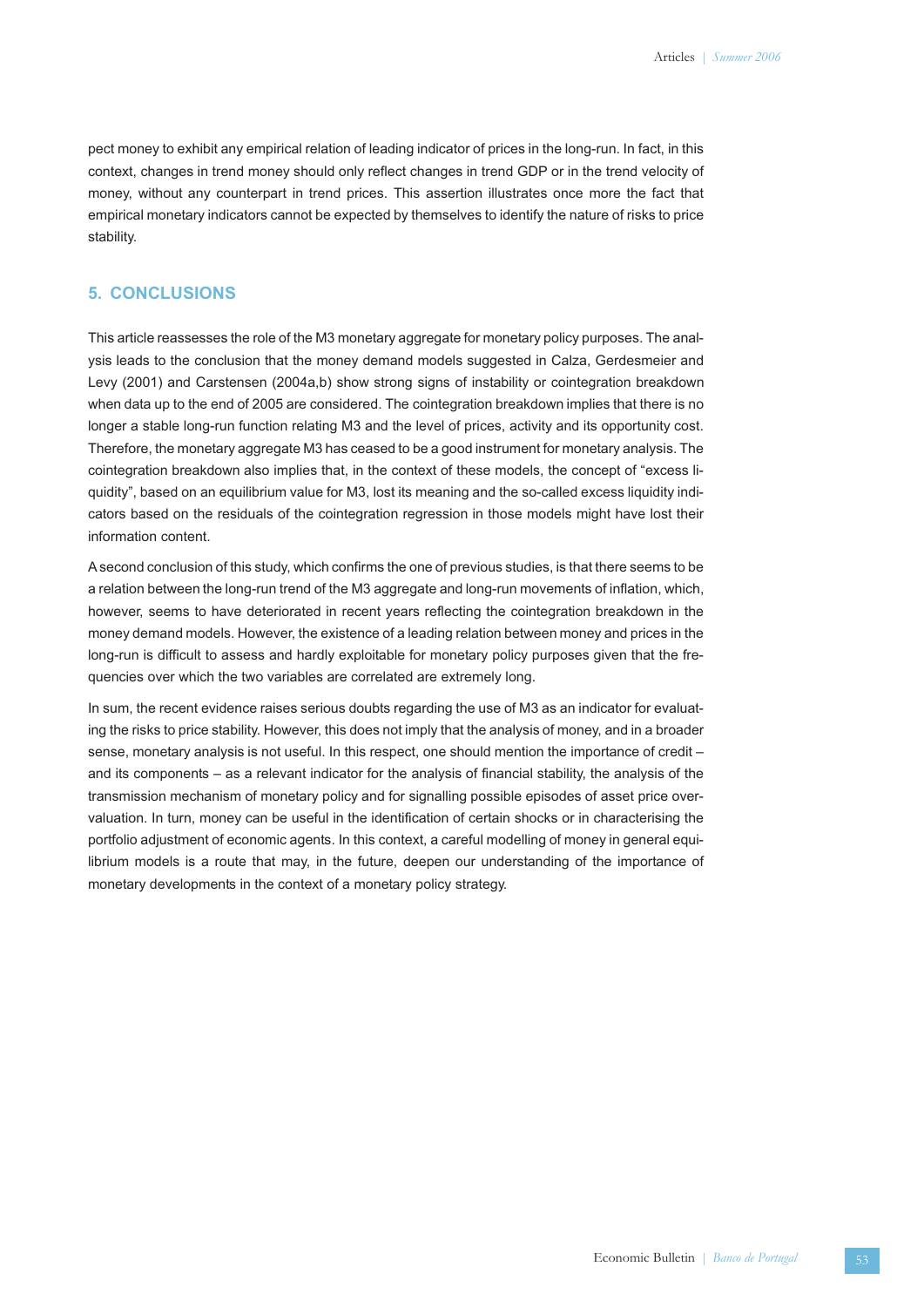### **REFERENCES**

Altimari, S. N. (2001), "Does money lead inflation in the euro area?", ECB *Working Paper* No. 63.

- Brand, C. and N. Cassola (2000), "A money demand system for the euro are M3"; ECB *Working Paper* No. 39.
- Bruggeman, A., P. Donati and A. Warne (2003), "Is the demand for euro area M3 stable?", ECB *Working Paper* No. 255.
- Bruggeman, A, G. Gamba-Mendez, B. Fischer, J. Sousa (2005), "Structural filters for monetary analysis: inflationary movements of money in the euro area" ECB *Working Paper* No. 470;
- Calza, A., D. Gerdesmeier, and J. Levy (2001), "Euro area money demand: measuring the opportunity costs appropriately", IMF *Working Paper* No. 01/179.
- Carstensen, Kai (2004a), "Is European money demand still stable?", Kiel Institute for world Economics, *Working Paper* No. 1179, Revised version, March 2004.
- Carstensen, Kai (2004b), "Stock market downswing and the stability of EMU money demand", Kiel Institute for world Economics.
- Cassola, N. and C. Morana (2002), "Monetary Policy and the Stock Market in the Euro Area", ECB *Working Paper* No. 119.
- Christiano, L. and T. Fitzgerald (2003), "The Band Pass Filter", *International Economic Review*, 44(2), 435-465.
- Coenen, G. and J. L. Vega (2001), "The Demand for M3 in the Euro Area", *Journal of Applied Econometrics*, Vol. 16(6), pp.727-748.
- Dreger, C. and J. Wolters (2006), "Investigating M3 money demand in the euro area new evidence based on standard models", DIW Berlin, German Institute for Economic Research, *Discussion Paper* 561.
- ECB (2001), *Monthly Bulletin*, May.
- ECB (2004), *Monthly Bulletin*, October.
- Gerlach, S. and L. Svensson (2003), "Money and inflation in the euro area: a case for monetary indicators?", *Journal of Monetary Economics*, 50, 1649-1672.
- Stock, J.H. and M.W. Watson (1999), "Forecasting Inflation," *Journal of Monetary Economics* 44, pp. 293-335.
- Trecroci, C. and J. L. Vega (2000), "The information content of M3 for Future Inflation", ECB *Working Paper* No. 33.